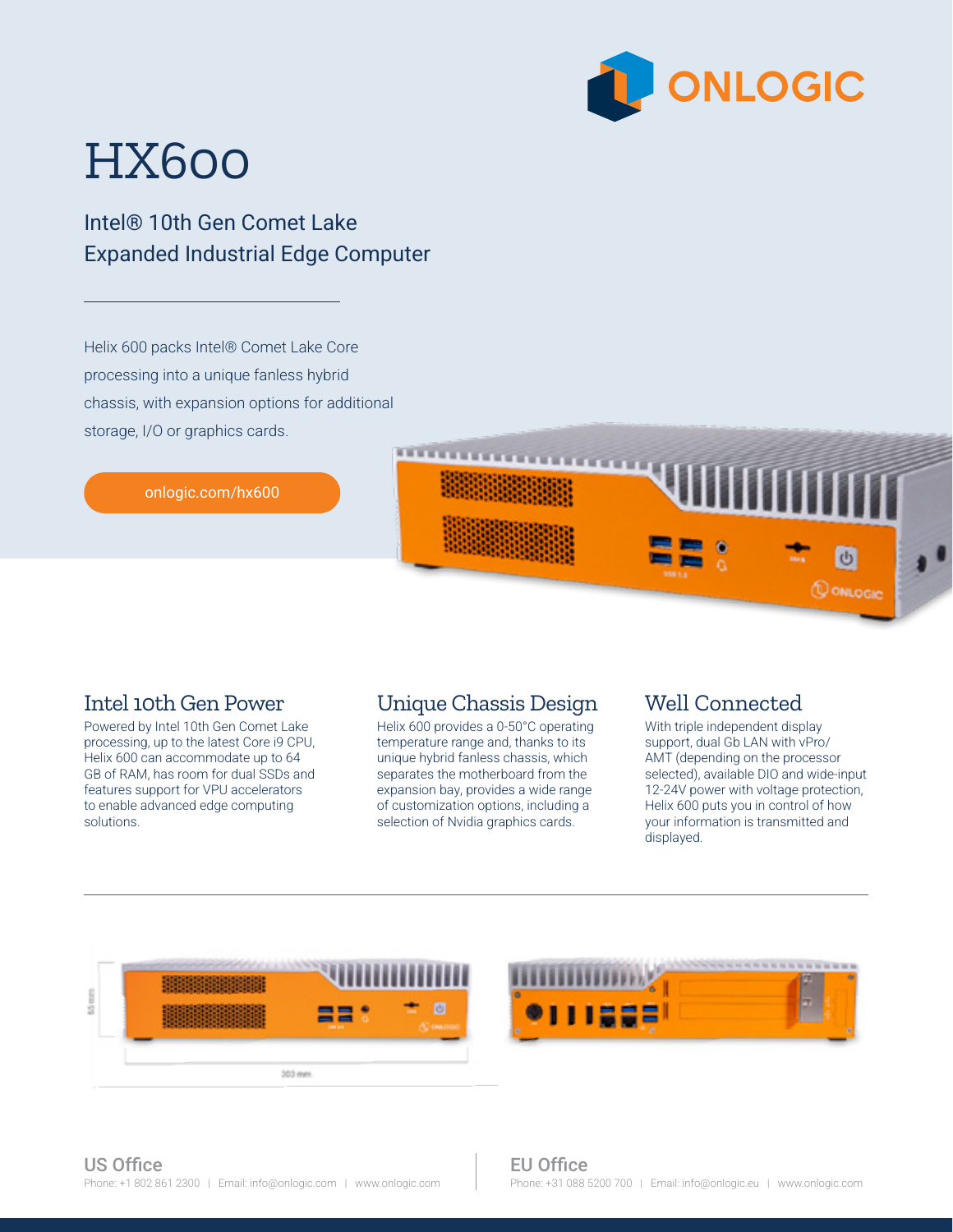

| <b>System</b>              |                                                                                                                                               |
|----------------------------|-----------------------------------------------------------------------------------------------------------------------------------------------|
| Processor                  | Intel® Comet Lake Core i3/i5/i7/i9                                                                                                            |
| Processor Speed            | Up to 3.20 GHz (G5900T)<br>Up to 3.00 GHz (i3-10300T)<br>Up to 2.30 GHz (i5-10500)<br>Up to 2.0 GHz (i7-10700T)<br>Up to 1.90 GHz (i9-10900T) |
| Processor Cores            | Up to 10 (processor dependent)                                                                                                                |
| Chipset                    | Intel 0470                                                                                                                                    |
| <b>Integrated Graphics</b> | Intel UHD Graphics 630                                                                                                                        |
| Memory                     | Up to 64 GB                                                                                                                                   |
| Memory Speed               | 2933 MHz                                                                                                                                      |

| Rear I/O        |                                                            |
|-----------------|------------------------------------------------------------|
| <b>Fthernet</b> | 2 Gb LAN ports                                             |
| <b>USB</b>      | 2 USB 3.1 Gen 2 ports<br>2 USB 3.1 Gen 1 ports             |
| Video           | 3 DisplayPorts                                             |
| Power           | 1 12 ~ 24 V, 4-pin DC jack (Terminal block input optional) |

| Front I/O  |                                                                     |
|------------|---------------------------------------------------------------------|
| <b>USB</b> | 4 USB 3.2 Gen 2 ports                                               |
| Other      | 1 Power button<br>1 SIM Card slot<br>1 Audio jack; line-out, mic-in |

| <b>Expansion &amp; Features</b> |                                                                                   |  |
|---------------------------------|-----------------------------------------------------------------------------------|--|
| Expansion & Storage             | 2 I/O Expansion slots<br>1 PCIe x16 slot<br>2x M.2 2280 slots (NVME PCIe x1/SATA) |  |
| Features                        | Wide Power Input                                                                  |  |

| <b>Mechanical</b>  |                                       |
|--------------------|---------------------------------------|
| Dimensions (WxHxD) | $303 \times 65 \times 210$ mm         |
| Mounting Options   | DIN-mount<br>VFSA-mount<br>Wall-mount |

### Environmental & Regulatory

| Operating Temperature | $0^{\circ}$ C to $50^{\circ}$ C                                                                                                                                                                                                                                                                                                                                                                                                                                                                             |
|-----------------------|-------------------------------------------------------------------------------------------------------------------------------------------------------------------------------------------------------------------------------------------------------------------------------------------------------------------------------------------------------------------------------------------------------------------------------------------------------------------------------------------------------------|
| Certifications        | FCC 47 CFR Part 15<br>CF<br>WEEE Directive (2002/96/EC)<br>Low Voltage Directive (2014/35/EU)<br>Electromagnetic Compatibility Directive (2014/30/EU)<br>Radio Equipment Directive (2014/53/EU) - For configurations<br>with wireless transmitters<br>RoHS 3 (2015/863/EU)<br><b>RFACH</b><br>FN 55024<br>FN 55032<br>FN 55035<br>FN 60950-1<br>FN 61000-3-2<br>FN 61000-3-3<br>FN 61000-4-2<br>FN 61000-4-3<br>FN 61000-4-4<br>FN 61000-4-5<br>FN 61000-4-6<br>FN 61000-4-8<br>FN 61000-4-11<br>FN 62368-1 |